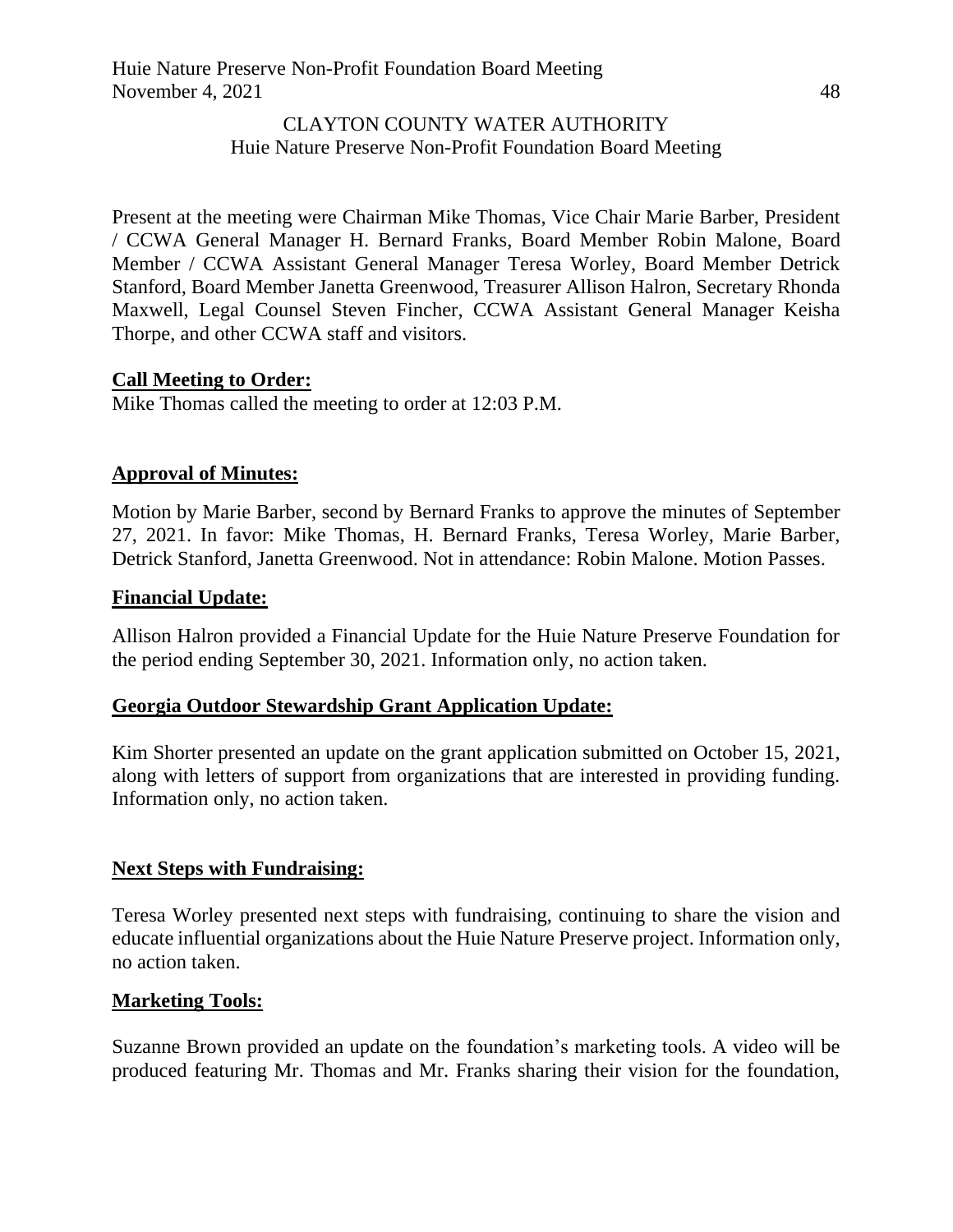Huie Nature Preserve Non-Profit Foundation Board Meeting November 4, 2021  $\frac{49}{49}$ 

along with the county and board of education's excitement about what this will bring to the community. Information only, no action taken.

## **Adjourn**

Motion by H. Bernard Franks, second by Robin Malone to adjourn the meeting at 12:38 p.m., there being no further business to come before the Huie Nature Preserve Non-Profit Foundation Board of Directors.

 $Mike \, Thomas (Nov 8, 2021\,10:43\,EST)$ Mike Thomas

Mike Thomas, Chairman Rhonda Maxwell, Secretary